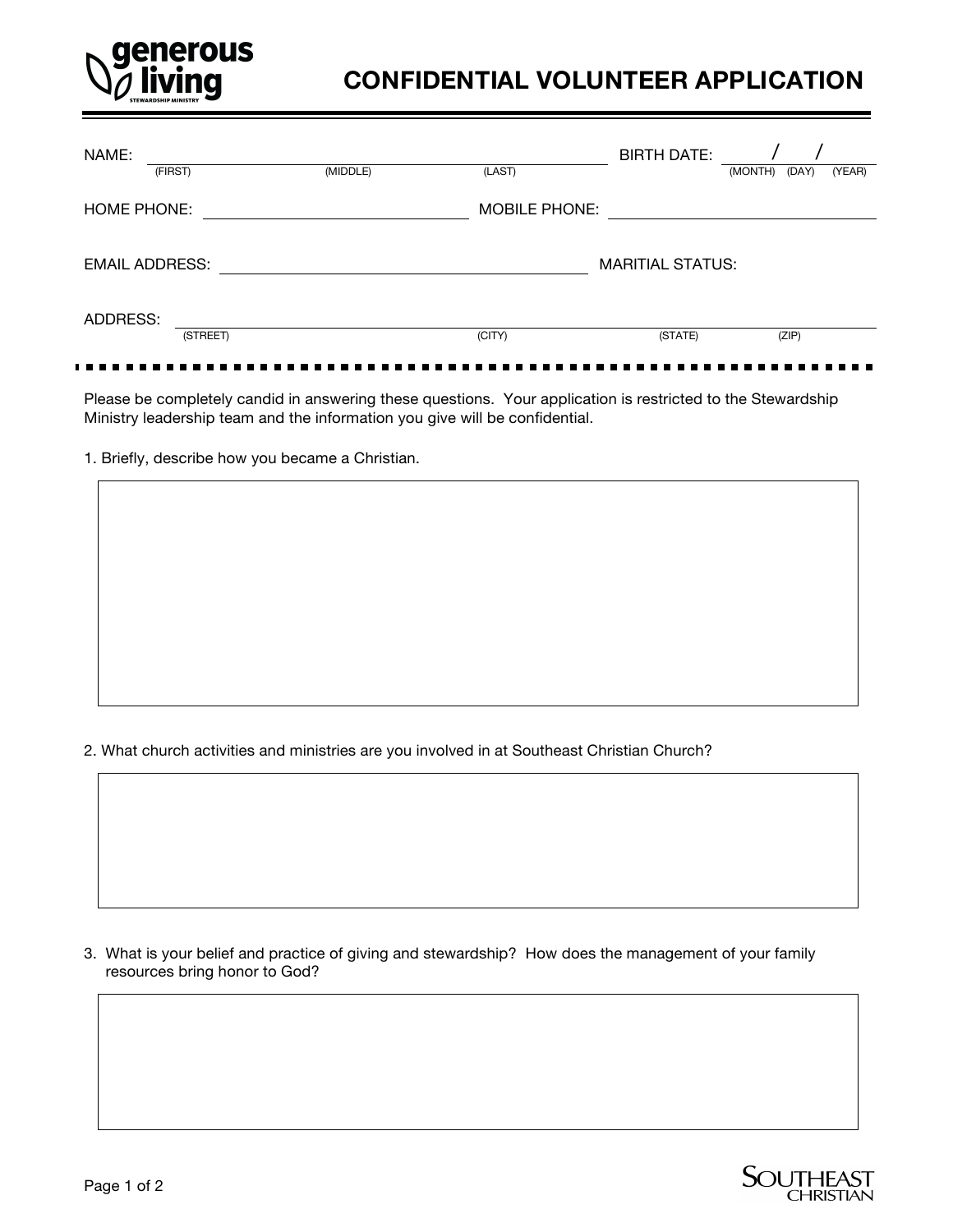4. What is your occupation? (include place of employment, how long you have worked there, and work duties)

5. What training, education or other experience do you have that supports the ministry of financial stewardship? (i.e. Financial Peace University, Crown Financial, College Degrees, etc.) Include approximate dates.

#### 6. Why do you want to volunteer in the Stewardship Ministry?

|  |  |  |  |  |  |  | 7. Which volunteer role(s) interest you? (check all that apply) |
|--|--|--|--|--|--|--|-----------------------------------------------------------------|
|--|--|--|--|--|--|--|-----------------------------------------------------------------|

| Class Teacher/Facilitator   | Class Coordinator                 | Financial Coach |
|-----------------------------|-----------------------------------|-----------------|
| Worklife Small Group Leader | Benevolence Mentor (Mercy Monday) |                 |
|                             |                                   |                 |

Serving in the Stewardship Ministry requires completion of an initial multi-session training program and active participation in quarterly volunteer team meetings.

**Are you willing and able to make this commitment? [ ] YES [ ] NO** 

#### NEXT STEPS:

- You will be contacted to setup an in-person interview with a member of the Stewardship Ministry leadership team.
- The Stewardship Ministry leadership team will prayerfully consider the area of service where God can effectively use your gifts.
- You will be notified within two weeks to affirm your commitment and to schedule the initial training program.

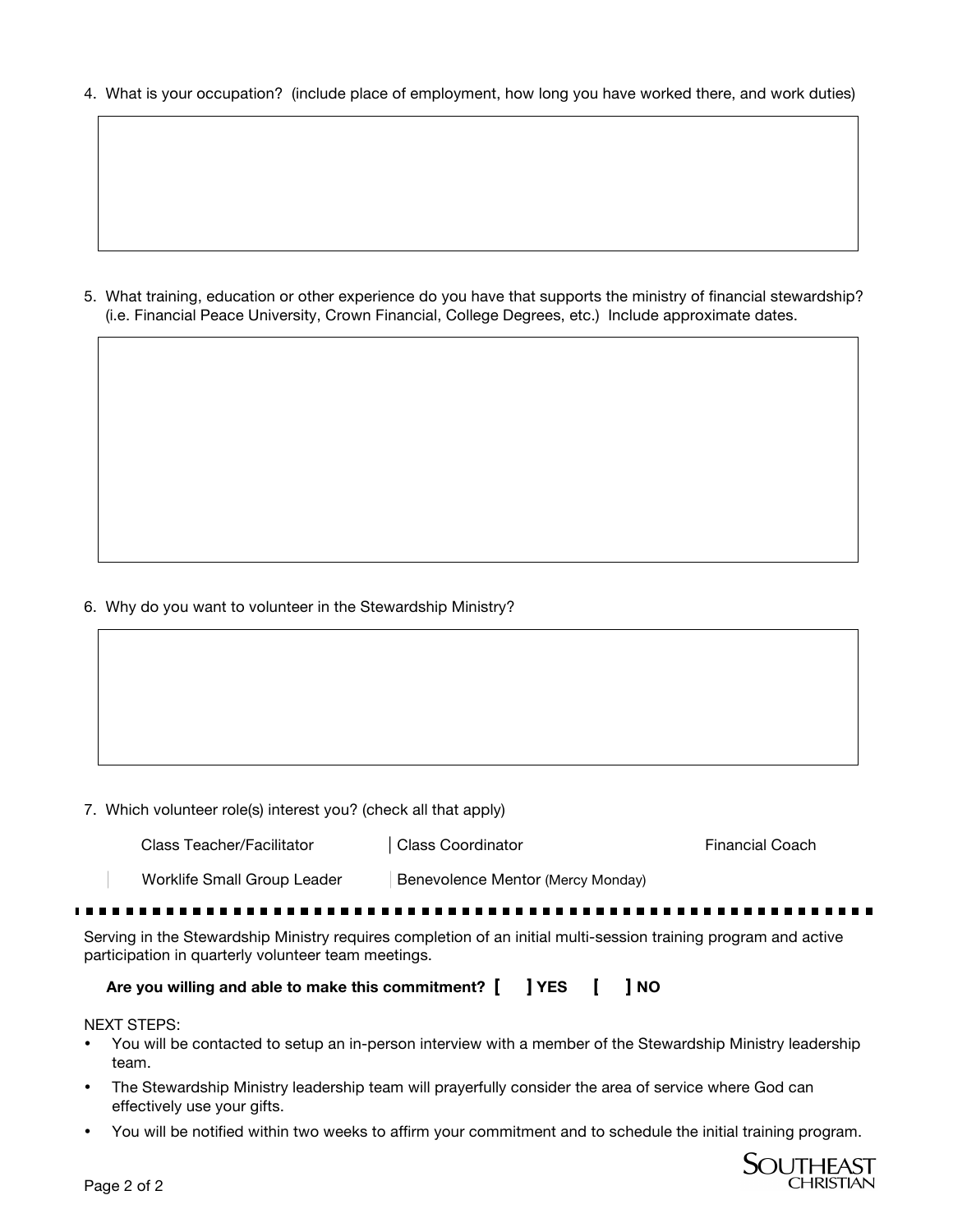

### **PLEASE PRINT ALL INFORMATION AND FILL OUT ALL INFORMATION REQUESTED. BE SURE TO COMPLETE AND SIGN THE BACK SIDE OF THE APPLICATION AS WELL AS THE STATEMENT OF FAITH.**

#### Your Ministry of interest:

## **> Personal Information**

| Name: $\frac{1}{\sqrt{2}}$ |                                       |                                                                                                                                                                                                                                |                                                 |                                                                                                    |                  |     |  |
|----------------------------|---------------------------------------|--------------------------------------------------------------------------------------------------------------------------------------------------------------------------------------------------------------------------------|-------------------------------------------------|----------------------------------------------------------------------------------------------------|------------------|-----|--|
|                            | Last<br>Sex: $\Box M \Box F$          | First<br>Date of Birth $\frac{1}{Month}$<br>Day                                                                                                                                                                                | Middle Name<br>Year                             | $SSN# \underbrace{\qquad \qquad }_{\qquad \qquad }= \underbrace{\qquad \qquad }_{\qquad \qquad }=$ |                  |     |  |
|                            | Current Mailing Address: ____________ | <b>Street</b>                                                                                                                                                                                                                  | City                                            | <b>State</b>                                                                                       | Zip              |     |  |
|                            |                                       | Previous Mailing Address: Street Street City                                                                                                                                                                                   |                                                 |                                                                                                    |                  |     |  |
|                            |                                       |                                                                                                                                                                                                                                |                                                 | <b>State</b>                                                                                       | $\overline{Zip}$ |     |  |
|                            |                                       |                                                                                                                                                                                                                                |                                                 |                                                                                                    |                  |     |  |
|                            |                                       |                                                                                                                                                                                                                                |                                                 |                                                                                                    |                  |     |  |
|                            |                                       |                                                                                                                                                                                                                                |                                                 |                                                                                                    |                  |     |  |
|                            |                                       |                                                                                                                                                                                                                                |                                                 |                                                                                                    |                  |     |  |
|                            | • Is 18 years of age or older         | • Is not a relative or a Southeast Christian Church employee<br>• Does not reside at the same address as any of the other references                                                                                           |                                                 |                                                                                                    |                  |     |  |
| 1.                         |                                       |                                                                                                                                                                                                                                |                                                 |                                                                                                    |                  |     |  |
|                            | <b>Street</b>                         |                                                                                                                                                                                                                                |                                                 |                                                                                                    |                  |     |  |
|                            |                                       |                                                                                                                                                                                                                                | City                                            |                                                                                                    | <i>State</i>     | Zip |  |
|                            |                                       |                                                                                                                                                                                                                                |                                                 |                                                                                                    |                  |     |  |
| 2.                         |                                       |                                                                                                                                                                                                                                |                                                 |                                                                                                    |                  |     |  |
|                            |                                       |                                                                                                                                                                                                                                |                                                 |                                                                                                    |                  |     |  |
|                            | <b>Street</b>                         |                                                                                                                                                                                                                                | City                                            |                                                                                                    | <b>State</b>     | Zip |  |
|                            |                                       |                                                                                                                                                                                                                                |                                                 |                                                                                                    |                  |     |  |
|                            |                                       |                                                                                                                                                                                                                                | Home Phone: Work Phone: Cell Phone: Cell Phone: |                                                                                                    |                  |     |  |
|                            |                                       |                                                                                                                                                                                                                                |                                                 |                                                                                                    |                  |     |  |
| 3.                         | Name: $\_\_$                          | Relationship/Years known:                                                                                                                                                                                                      |                                                 |                                                                                                    |                  |     |  |
|                            |                                       |                                                                                                                                                                                                                                |                                                 |                                                                                                    |                  |     |  |
|                            | <b>Street</b>                         |                                                                                                                                                                                                                                | City                                            |                                                                                                    | <b>State</b>     | Zip |  |
|                            |                                       |                                                                                                                                                                                                                                |                                                 |                                                                                                    |                  |     |  |
|                            |                                       |                                                                                                                                                                                                                                |                                                 |                                                                                                    |                  |     |  |
| 4.                         |                                       | Name: Relationship/Years known:                                                                                                                                                                                                |                                                 |                                                                                                    |                  |     |  |
|                            |                                       | Address: the contract of the contract of the contract of the contract of the contract of the contract of the contract of the contract of the contract of the contract of the contract of the contract of the contract of the c |                                                 |                                                                                                    |                  |     |  |
|                            | <b>Street</b>                         |                                                                                                                                                                                                                                | City                                            |                                                                                                    | <b>State</b>     | Zip |  |
|                            |                                       |                                                                                                                                                                                                                                |                                                 |                                                                                                    |                  |     |  |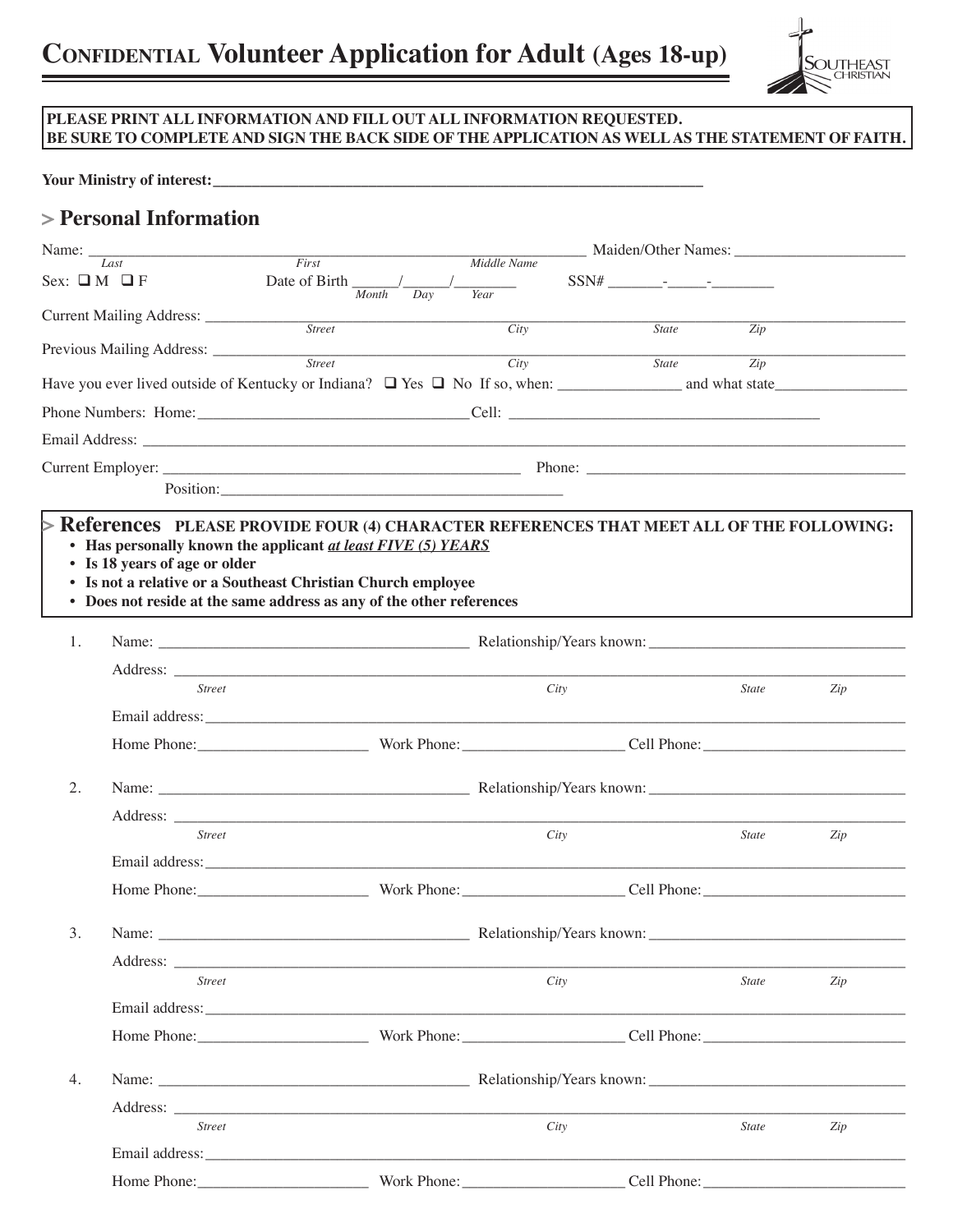#### *Southeast Christian Church ~2~* **Confdential Volunteer Application for Adult** *continued*

### **> Personal Background**

1. When working in your ministry of interest, are there any physical limitations or other conditions that would prevent you from performing certain types of activities?

 $\Box$  Yes  $\Box$  No

If yes, please explain: \_\_\_\_\_\_\_\_\_\_\_\_\_\_\_\_\_\_\_\_\_\_\_\_\_\_\_\_\_\_\_\_\_\_\_\_\_\_\_\_\_\_\_\_\_\_\_\_\_\_\_\_\_\_\_\_\_\_\_\_\_\_\_\_\_\_\_\_\_\_\_\_\_\_\_\_\_\_\_\_\_\_

2. Have you ever participated in, or been accused of, convicted of, or plead guilty or no contest to abuse or any sexual misconduct, molestation, or any other sexual or assaultive crime?

\_\_\_\_\_\_\_\_\_\_\_\_\_\_\_\_\_\_\_\_\_\_\_\_\_\_\_\_\_\_\_\_\_\_\_\_\_\_\_\_\_\_\_\_\_\_\_\_\_\_\_\_\_\_\_\_\_\_\_\_\_\_\_\_\_\_\_\_\_\_\_\_\_\_\_\_\_\_\_\_\_\_\_\_\_\_\_\_\_\_\_\_\_\_\_\_\_\_\_\_

 $\Box$  Yes  $\Box$  No

3. Have you ever been counseled for any of the situations described in item two (2) above?

 $\Box$  Yes  $\Box$  No

4. Are you aware of any traits or tendencies that you possess that could pose any threat to children, youth, or adults with disabilities?

 $\Box$  Yes  $\Box$  No

5. Would you like a staff member to call you to discuss your answers regarding the above questions?

 $\Box$  Yes  $\Box$  No

*Note: If you marked yes to question 2, you will need to talk to the Director of Security in order to be cleared to work with children at Southeast Christian Church.* 

## **> Church History**

How long have you attended services at Southeast?\*  $\Box$  Are you a member?  $\Box$  Yes  $\Box$  No

What are you participating in at Southeast?

If not attending Southeast, what church do you attend?

*\*Our policies require that anyone who wishes to volunteer with minors or disabled adults must have verifable participation of at least six months or more at Southeast Christian Church (i.e., Small Group Bible Study or Weekend Group).*

## **> Applicant's Statement**

*The information contained in this application is complete and correct. I, the undersigned, give my authorization to Southeast Christian Church or its representatives to release any and all records and information relating to working within my chosen ministry of the church.* 

*The church may also contact my references. I authorize any references listed to give you any information they may have regarding my character and ftness for work within the church. I release all such references from liability from any damage that may result from such evaluations to you and I waive any right to inspect these references.*

*I authorize Southeast Christian Church to perform a criminal records check now and as needed in the future to update my records for arrests, convictions, or other information the County Department of Corrections, the State Justice Cabinet, and any other local, state, or federal criminal enforcement agency may have regarding me and release such information to Southeast Christian Church.*

*I release Southeast Christian Church and the above mentioned agencies from any liability or damages resulting from the release of this information. I waive any present or future claims of privacy resulting from the release of this information for qualifcations of volunteer work at Southeast Christian Church.*

\_\_\_\_\_\_\_\_\_\_\_\_\_\_\_\_\_\_\_\_\_\_\_\_\_\_\_\_\_\_\_\_\_\_\_\_\_\_\_\_ \_\_\_\_\_\_\_\_\_\_\_\_\_\_\_\_\_\_\_\_\_\_\_\_\_ *Applicant's Signature Date*

\_\_\_\_\_\_\_\_\_\_\_\_\_\_\_\_\_\_\_\_\_\_\_\_\_\_\_\_\_\_\_\_\_\_\_\_\_\_\_\_\_\_\_\_\_\_\_\_ *Applicant's Printed Name*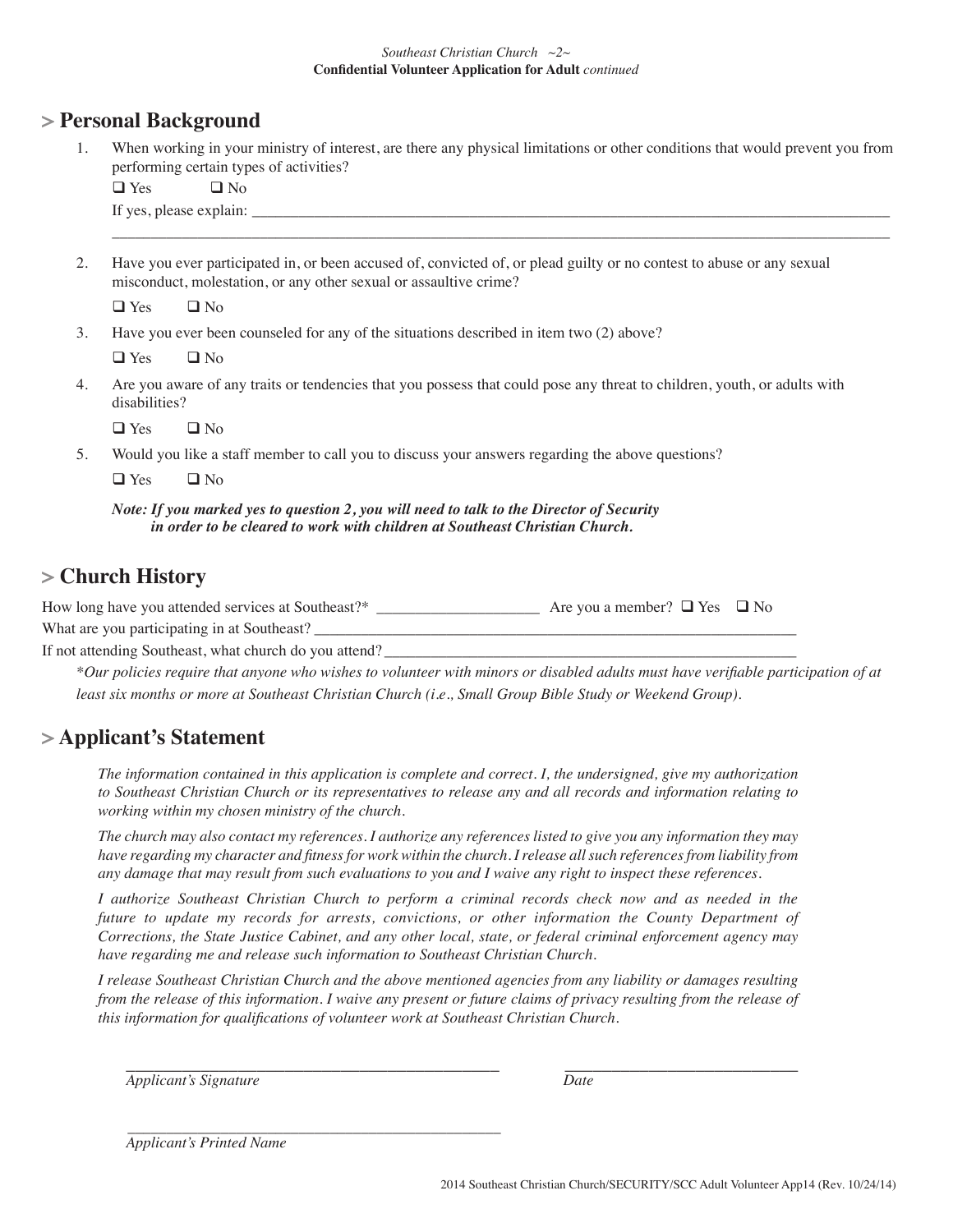

## **Statement of Faith**

### *All new Volunteers are required to sign the Statement of Faith. It is produced here for your reference and use.*

**We believe in one God**—Father, Son and Holy Spirit. (John 14:9-20; 1 Peter 1:2; 2 Corinthians 13:14, 1 John 5:1-12)

We believe in God the Father Almighty, Creator of all things visible and invisible. (Genesis 1:1; Matthew 5:16, 45; 6:1, 4, 8, 9; Acts 17:24-28; Hebrews 11:3; James 1:17)

We believe in Jesus Christ, the Son of God, the eternal Word, the one and only Savior. (John 1:1, 14, 29; 3:16; Philippians 2:6-11; Colossians 1:15-19; 1 John 4:9)

Who was conceived by the Holy Spirit and born of the virgin Mary, both fully human and fully divine; Who lived a sinless life; Who suffered and was crucified as an atonement for sin; Who rose again bodily from the dead on the third day; Who ascended into Heaven; and Who will return in victory to rule forever. (Luke 1:26-35; Colossians 2:9; Hebrews 4:15; Romans 5:15-17; Luke 22:47-24:53; John 20:24-29; 1 Corinthians 15:3-8; Acts 1:1- 9; Colossians 3:1; Revelation 1:7-8; 11:15)

We believe in the Holy Spirit

Who convicts of sin; Who indwells every Christian; Who helps us in our weakness and intercedes for us in prayer; and Who empowers us to a fruitful Christian life. (John 16:8; 1 Corinthians 3:16, 6:19; 2 Timothy 1:14; Romans 8:26; Galatians 5:22-23)

### **We believe in the Bible**—God's Holy Word, Scripture.

We believe God inspired the original writings of the Scripture and those original writings were consequently without error. (Mark 12:36; John 14:26; 16:12-15; Acts 1:16; 1 Corinthians 2:12-13; 2 Timothy 3:14-16; 2 Peter 1:20-21)

We believe that the Bible is the final authority for all matters of faith, truth, morality, and Christian living. (Isaiah 40:8; Psalm 119:11, 105; Matthew 5:18; 24:35; Romans 15:4)

We believe the Bible teaches that God is the Creator and Sustainer of human life; that God creates each person in His image; and that life is therefore sacred, from conception to natural death. We believe that God creates each person as male or female; that these two distinct, complementary genders together reflect the "image of God" in humankind; and that each person's biological gender is an intrinsic, immutable aspect of his or her nature and identity. (Genesis 1:26-27; Genesis 2:7, 21-22; Psalm 139:13-18)

We believe the Bible teaches that God established marriage in the beginning as a lifelong, exclusive relationship between one man and one woman; that He has reserved sexual intimacy as an expression of love and commitment between married couples; and that any intimate expression of sexuality outside of Biblical marriage is sin. (Genesis 2:23-25; Exodus 20:14, 17, 22:19; Leviticus 18:1-20, 22-23; 20:11-21; Matthew 19:4-6, 9; Romans 1:18-31; 1 Corinthians 6:9-10, 15-20; 1 Timothy 1:8-11; Jude 7)

*(continued on next page)*